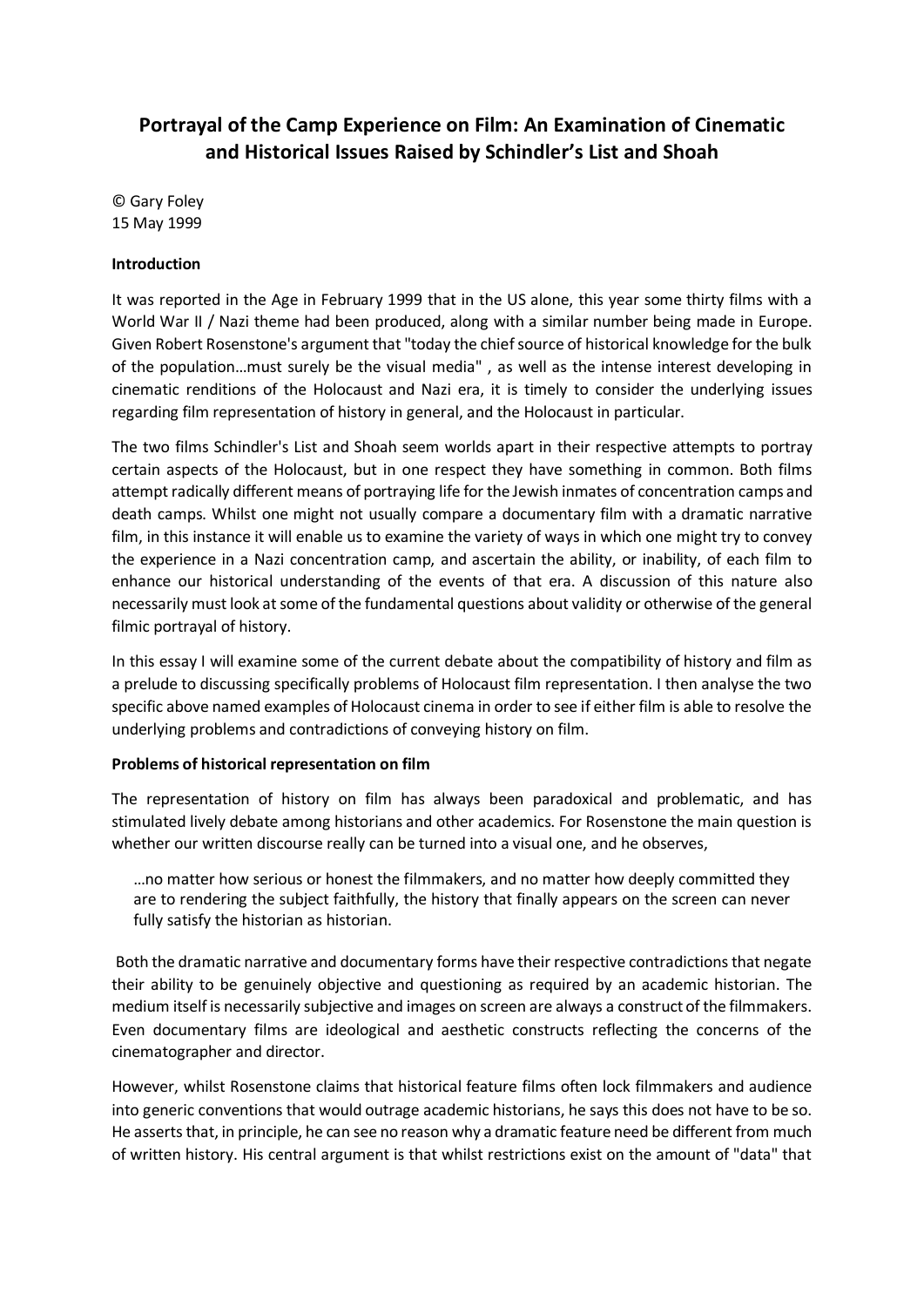can be presented on screen within the context of a 2 - 8 hour film, the film medium itself expands the data available by the inclusion of sound and visual signals missing from a written text.

R.J. Raack, a historian who had made several documentaries, is an advocate of filmed history and argues that written history is "too linear and too narrow in focus to render the fullness of the complex, multi-dimensional world in which humans live." Philosopher Ian Jarvie opposes that view. He says that the moving image carries such a "poor information load", and suffers from such "discursive weakness" that there is no way to do a meaningful history on film. Jarvie points out that history is not primarily a "descriptive narrative of what actually happened", but rather it consists of "debates between historians about what exactly did happen, why it happened, and what would be an adequate account of its significance." For him the problem seems to be that " a world that moves at an unrelenting twenty-four frames a second provides no time or space for reflection, verification or debate".

For others there is the equally important problem of archival footage, never, in itself, an adequate representation of historical events. Paula Rabinowitz reminds us that documentary footage is not the same as documentary cinema and Omer Bartov points out that,

…documentary film material about the Holocaust is highly problematic since the circumstances under which it was taken would very often strongly undermine its value as "objective" evidence. A newsreel filmed by a Wehrmacht propaganda company cannot be perceived as an objective representation of an event, whatever the claims of its makers

Bartov adds that films made by the US liberators in Europe also could not be held to be objective portraits of history because of their tendency to "represent the victims as horribly emaciated, only quasi-human creatures…they do not arouse empathy". Furthermore, we should remember that representation is not the same as interpretation, and that the use of archival footage to create a realistic feel to a documentary is not really interpretation.

Also, Rosenstone concludes that we must be cautious of documentaries that purport to convey a sense of the world at a particular time through the use of archival footage or photographs. We must remember that the original images and the sequence into which they are now constructed really represents the perspective of the filmmakers.

So it can said that the overall area of filmed representation of history remains a lively debate, in both the narrative drama/fiction and documentary forms of cinema. That debate is likely to continue into the foreseeable future, and stands as an important backdrop to the specific issue of filmic representation of the Holocaust.

## **Problems specifically relating to Holocaust cinematic representation**

When we examine the problems that specifically affect the filmed representation of the Holocaust, it is important to recall the underlying, pre-existing controversy about the ability to represent any history effectively on film. Those issues form a backdrop, aspects of which are sometimes accentuated by, and sometimes subverted by, the particular sensitivities operating in the field of Holocaust history. Omer Bartov points out that,

Any representation of the Holocaust comes with a heavy price, and none can claim to be wholly free of bias, distortion, and the limitations of the conventions within which it operates.

So, let's consider some of the specific problems that arise in Holocaust filmed representation, above and beyond those general issues of history representation. Some of these include the almost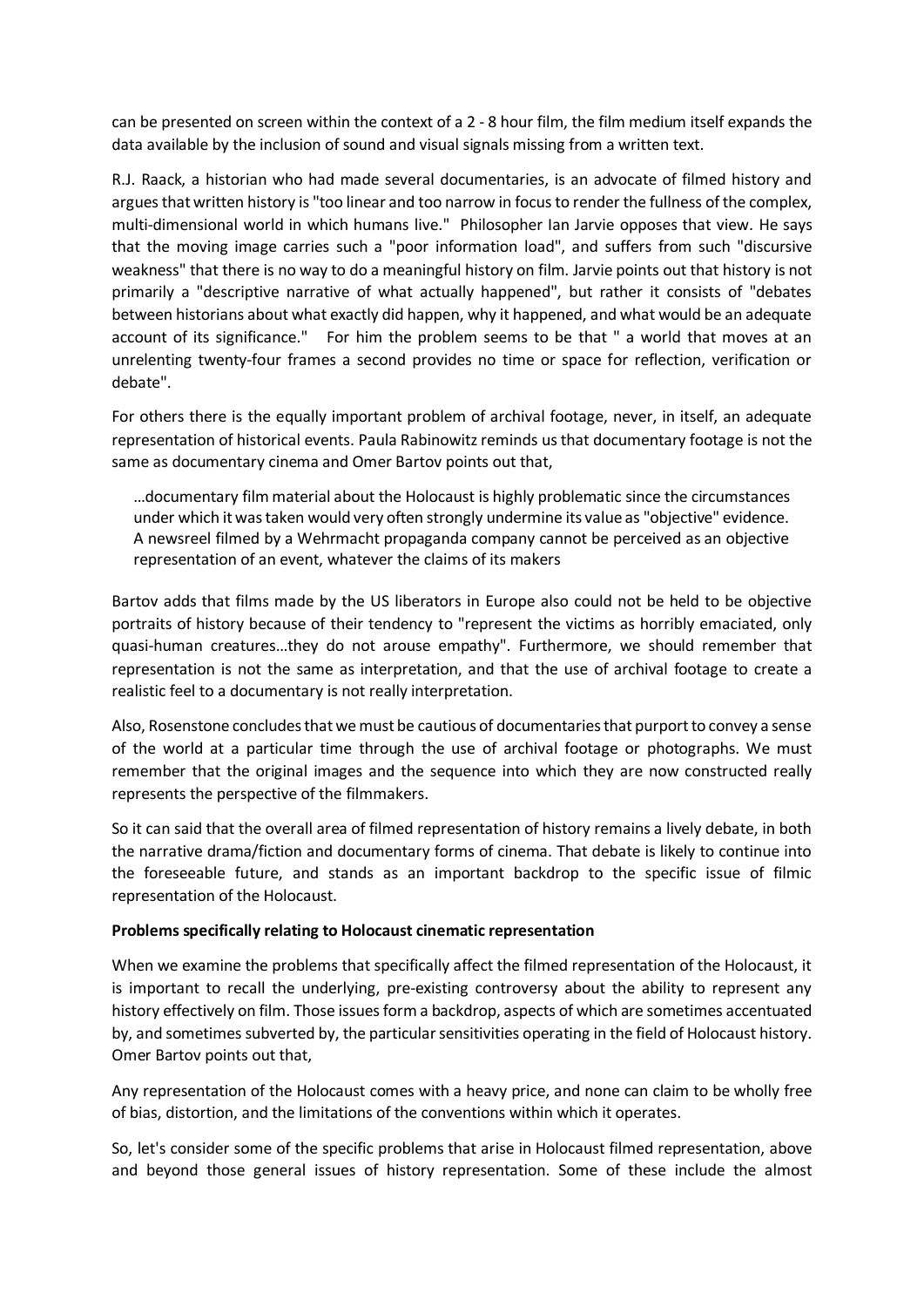impossible task of cinematically replicating the sheer horror and scale of the Holocaust, the problem of who speaks for the dead, and if we only have survivors, perpetrators and bystanders as witnesses then how does a filmmaker/historian seek the truth. On survivors memories, Bartov says, are "not always free from melodrama and manipulations of emotions…both the melodramatic mode and the plain style can be employed in 'remembering' the same event."

In addition, there seems to exist a set of unwritten rules for representation of the Holocaust; an "uncertified set of assumptions and procedures", defined by Terrence Des Pres as,

1. The Holocaust shall be represented, in its totality, as a unique event, as a special case and kingdom of its own, above or below or apart from history.

2. Representations of the Holocaust shall be as accurate and faithful as possible to the facts and conditions of the event, without change or manipulation for any reason - artistic reasons included.

3. The Holocaust shall be approached as a solemn or even sacred event with seriousness admitting no response that might obscure its enormity or dishonour its dead.

It was these unwritten conventions, that Des Pres said, "function as regulatory agencies to influence how we conceive of, and write about, matters of the Holocaust", that caused much of the critical flack for Roberto Benigni's film Life is Beautiful. Robert Manne, writing a review of Benigni's film in the Age cited "the ethical duty to remember the Holocaust truthfully" as sufficient reason to be critical of Life is Beautiful. Thus even before the filmmaker plans a single shot, there is in place an internal inhibition which would seem to compromise an academic historians' quest for truth.

Also in the background of any attempt to historically portray the Holocaust on film are the myriad of internal debates on subjects such as "intentionalism" vs "functionalism", perpetrators or bystanders, the issue of memory, and survivor guilt. This latter issue of survivor guilt erupted in controversy during the 1960s, which, along with the general Holocaust representation at that time, had the result that, "the Holocaust became the ultimate tragedy even while its victims bore the guilt for their own victimisation". So again, with the Holocaust cast as a tragedy, further psychological inhibitions prevent artistic, historic and aesthetic freedom to function in a Holocaust film (especially narrative /drama).

If the film is a drama then the normal narrative structural conventions tend to cast the Holocaust as tragedy, and in documentaries there has until recently been a tendency to rely on archival footage to illustrate and provide a sense of realism. The internal contradictions inherent here is yet another of the multitude of obstacles that stands in the path of any intrepid filmmaker contemplating making a Holocaust related film.

#### **Two films that represent camp experience (Schindler's List & Shoah)**

Having now identified some of the structural, philosophical, political, artistic and aesthetical problems related to the production of Holocaust films, I now propose to examine two recent examples of the genre, the Steven Spielberg dramatic narrative, Schindler's List, and the Claude Lanzmann 9 hour documentary, Shoah. In examining these two films I will appraise at their respective attempts to convey the Nazi camp experience, analysing whether either is able to represent anything close to the horror of that experience. It should be said at the outset that I am conscious that neither film ultimately has as its primary central focus or theme, the camp experience, but each does in its own way have an intense look at life in the concentration camps and death camps.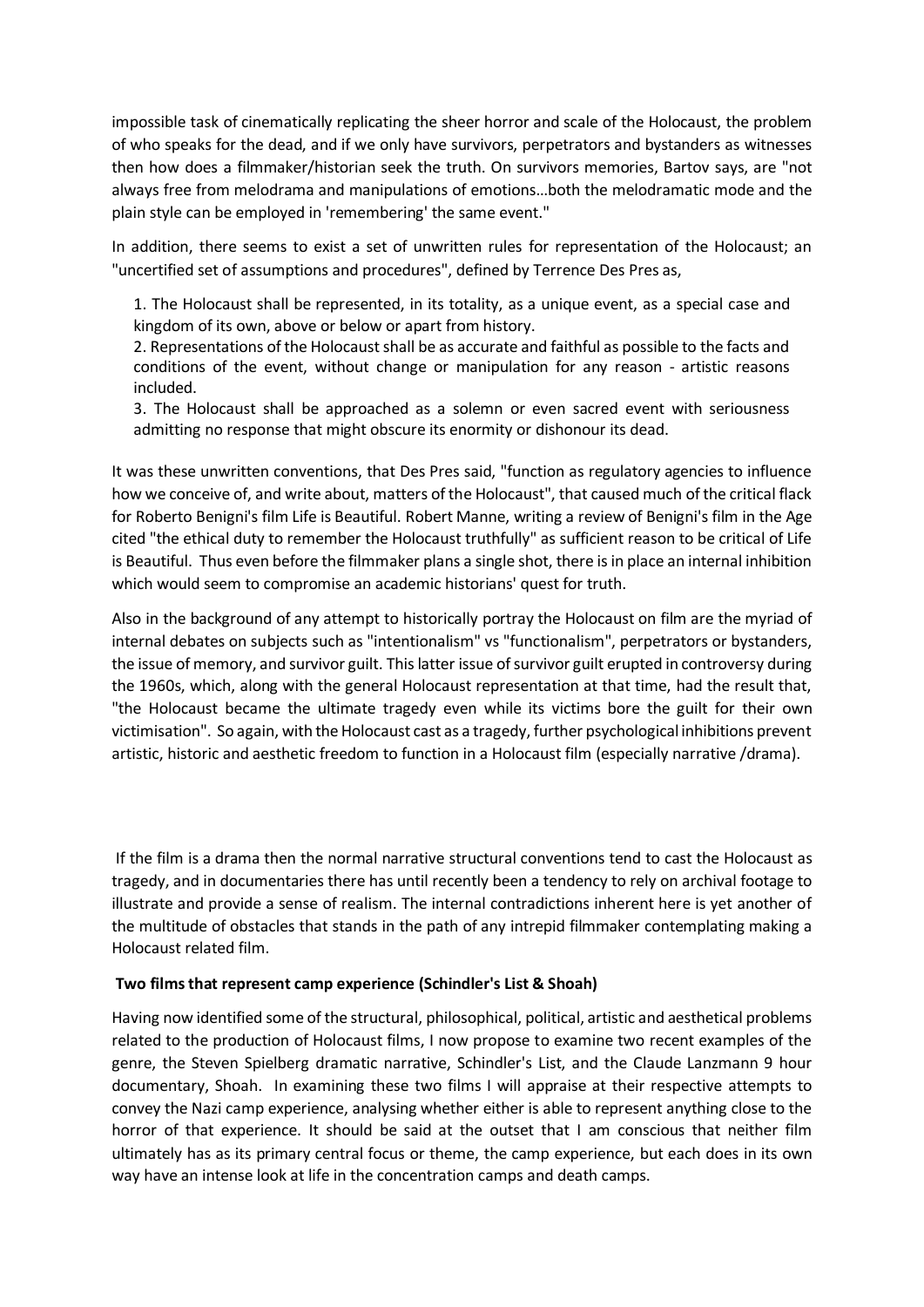Both of these films have been acclaimed by critics and audience alike, although it should be remembered that Spielberg's film reached one of the biggest mass audiences in history, whilst because of its prohibitive length Shoah was seen by a much smaller audience. This is important to note because in Spielberg's endeavour to reach that huge audience, he utilises the traditional Hollywood cinematic strategies and generic conventions to tell the story of Oskar Schindler, thus immediately placing a question mark on the films' veracity as a historical document. As Bartov says, "Mass-oriented films invariably suffer from an inability to remain consistent with the more important themes they may raise." On the other hand, given that Shoah has been described as "the most important film made on the memory of the Holocaust" , it's a great tragedy that it will never be seen by Spielberg's mass audience, in part because its director refused to compromise to Hollywood audience expectation and limit the film to a few hours.

The first major difference between Shoah and Schindler's List is in Spielberg's deliberate use of black and white film to suggest reality by the "look" we associate with the Holocaust after years of exposure to films utilising extensive archival footage. Spielberg seeks to recreate the authenticity of the newsreel. Lanzmann's approach is the complete antithesis of Spielberg's, refusing to use one single second of archival footage in a 9 hour film. Immediately we know that the approach of the two directors is light years apart philosophically. Among some other general aspects of each film would be Spielberg's focus not on victims but rather a non-Jewish businessman cum Nazi collaborator and a demented Nazi officer, whilst Lanzmann stays totally focussed on the survivors and their memories. Indeed, Shoah seeks to root itself in the present and uses memory as the vehicle to understanding the past.

Lanzmann wants to recreate the camps and to take us into the gas chambers without us actually being there, whereas Spielberg uses his venture into the gas chambers as a tease; a cheap Hollywood suspense trick that spares his mass audience the moment of mass death. This moment also serves to remind us again that the narrative in any Holocaust film is that of witness, which means the paradox that only those who survived are witnesses. The camera has adopted the vantagepoint of the survivors. I cannot speak for the dead. Bartov also raises concern about the Hollywood-style exploitation of sexuality in this same scene of naked women in the shower block, and suggests that by including this scene Spielberg made the audience complicit with the SS "by sharing in their voyeurism and in blocking out the reality of the gas chambers."

Schindler's List also demonstrates how most Holocaust films turn to metaphor, and the ultimate metaphor of the genre is smoke. Spielberg uses smoke to communicate a sense of death because of the impossibility of recreating the genuine horror of the camp experience. But Lanzmann would rather visit the camps in the present and use the words and memories of survivors to paint his picture. Because of the unrelenting gaze of his camera and his own, at times, bullying style of interview, Lanzmann manages to draw a more evocative, powerful and moving account of the camp experience than would be possible in a narrative drama. On the other hand, by comparison, Schindler's List is not able to convey that sense of horror to anywhere near the same degree. John Slavin says that, "Spielberg has had to rely on simplistic, emotionally-charged narrative patterns which shield audiences from the full implications, the horrific extent, of the Holocaust." For Hartmann, these conventional Hollywood narrative patterns create the effect that "the blurring between history and fiction never leaves us free from an interior voice that murmurs:'It is (only) a film.'"